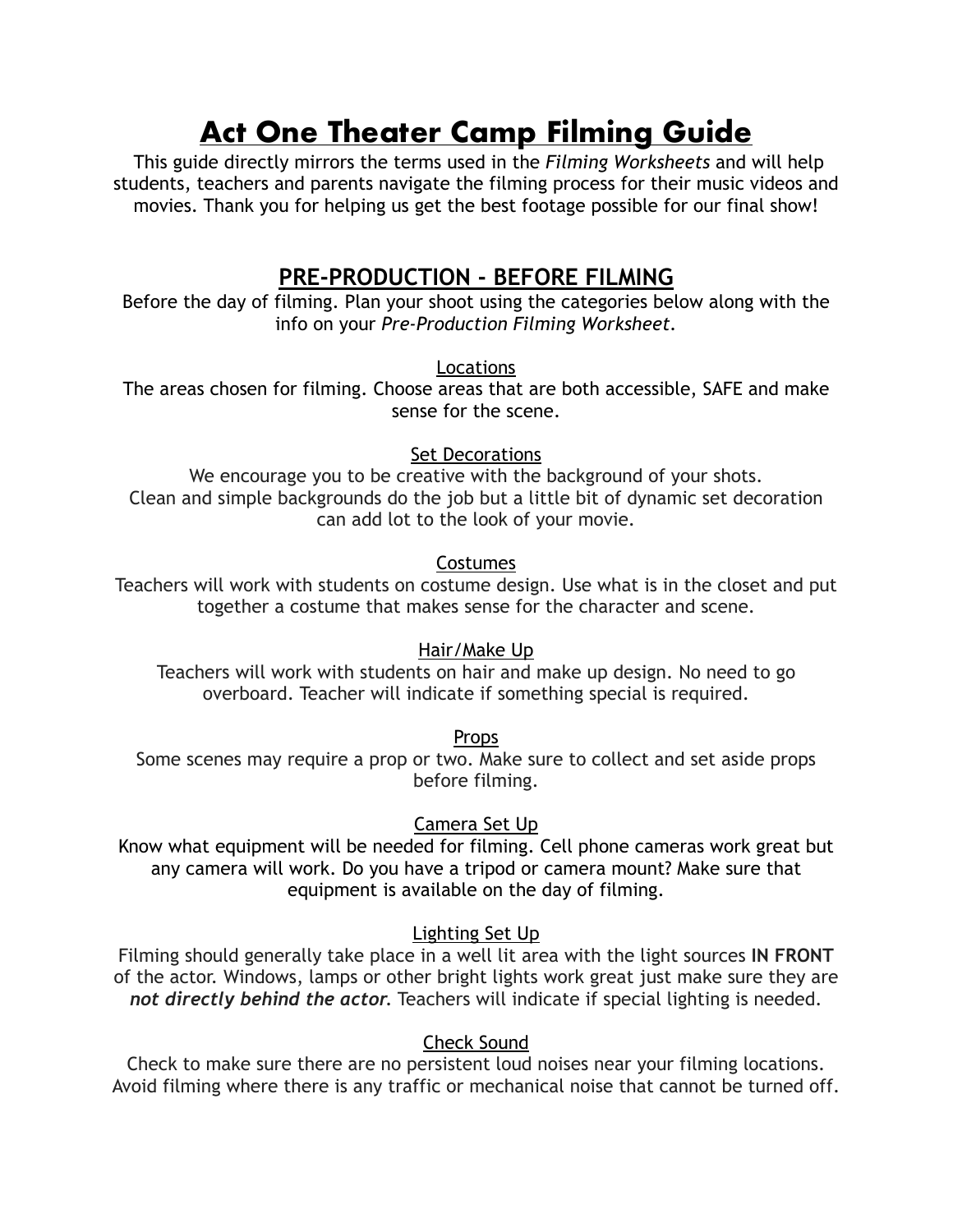## **PRODUCTION - FILMING**

On the day of filming. Decorate your set, get into hair and make up and set up your shots using the info on your *Production Filming Worksheets.*

Actor Marks

The mark is where actors will stand for a given shot. Place it on the floor while setting up and adjust if needed.

Crop

Cropping refers to the distance from the camera to the actor. Different scenes require different crops. Please use the framing graphic below as a reference.



Medium Close Up

Close Up

Extreme Close Up

Angle

Angle refers to the height of the camera in relationship to the actor. Most scenes will place the camera at eye level but some may require a high or low angle.







Low

Eye Level

High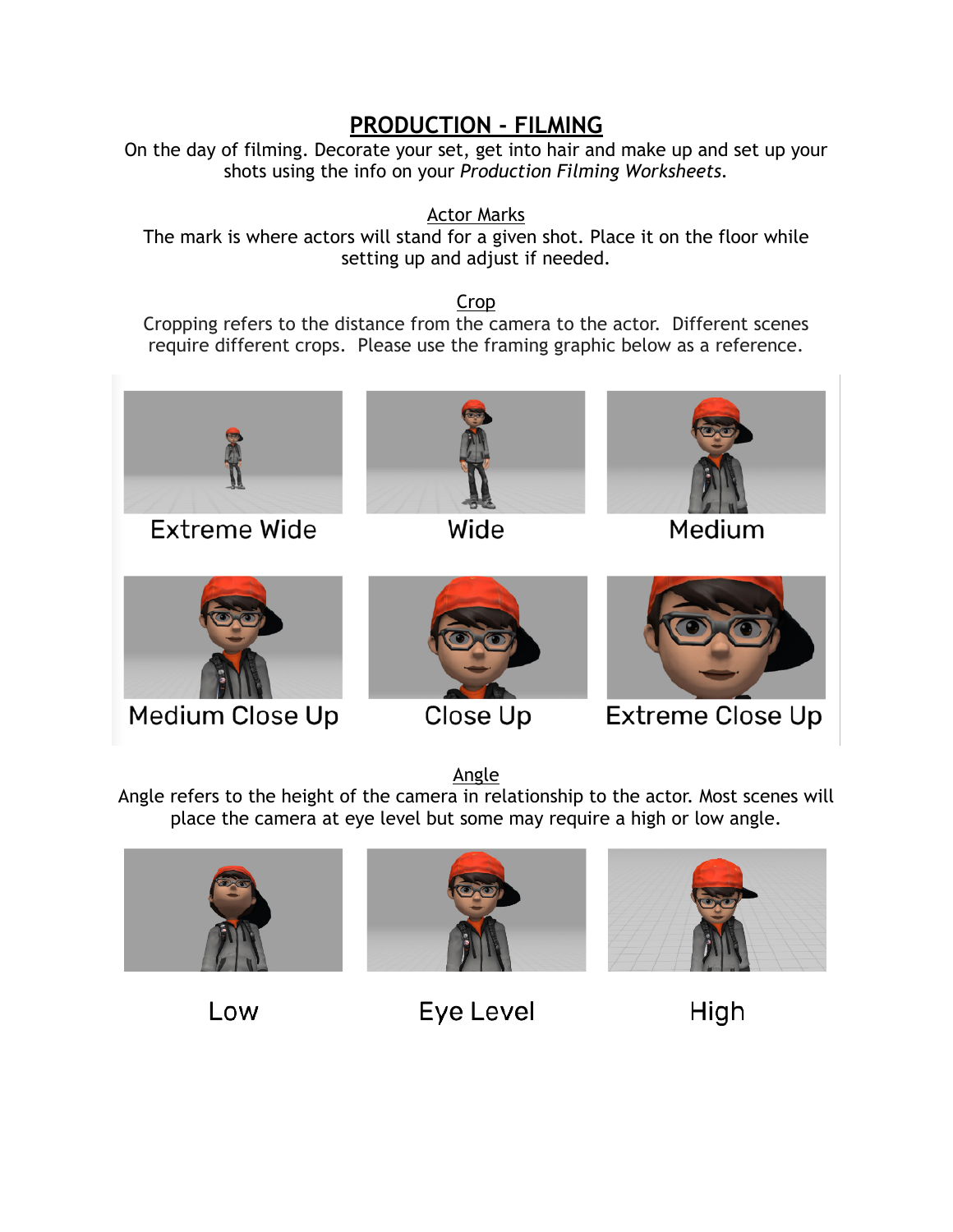#### Position

Position refers to the placement of the actor in a given frame. Most scenes will place the actor at the center of the frame but some may require that actors be placed either camera left or camera right.







Camera Left

Center

Camera Right

Eye-Line

Eye-Line refers to where the actor should be looking. In order to sync up performances when editing, make sure to follow assigned clock positions. This is always from the actors perspective. Some scenes may require multiple eye-lines.



**Blocking** 

Blocking refers to any movements that are needed for a scene. Teachers will let students know what specific movements are needed.

Camera Movements Camera movements refer to specials shots where the camera is moving. Examples: zooms, pans, tilts, dollys, trucks, handheld or tracking shots.